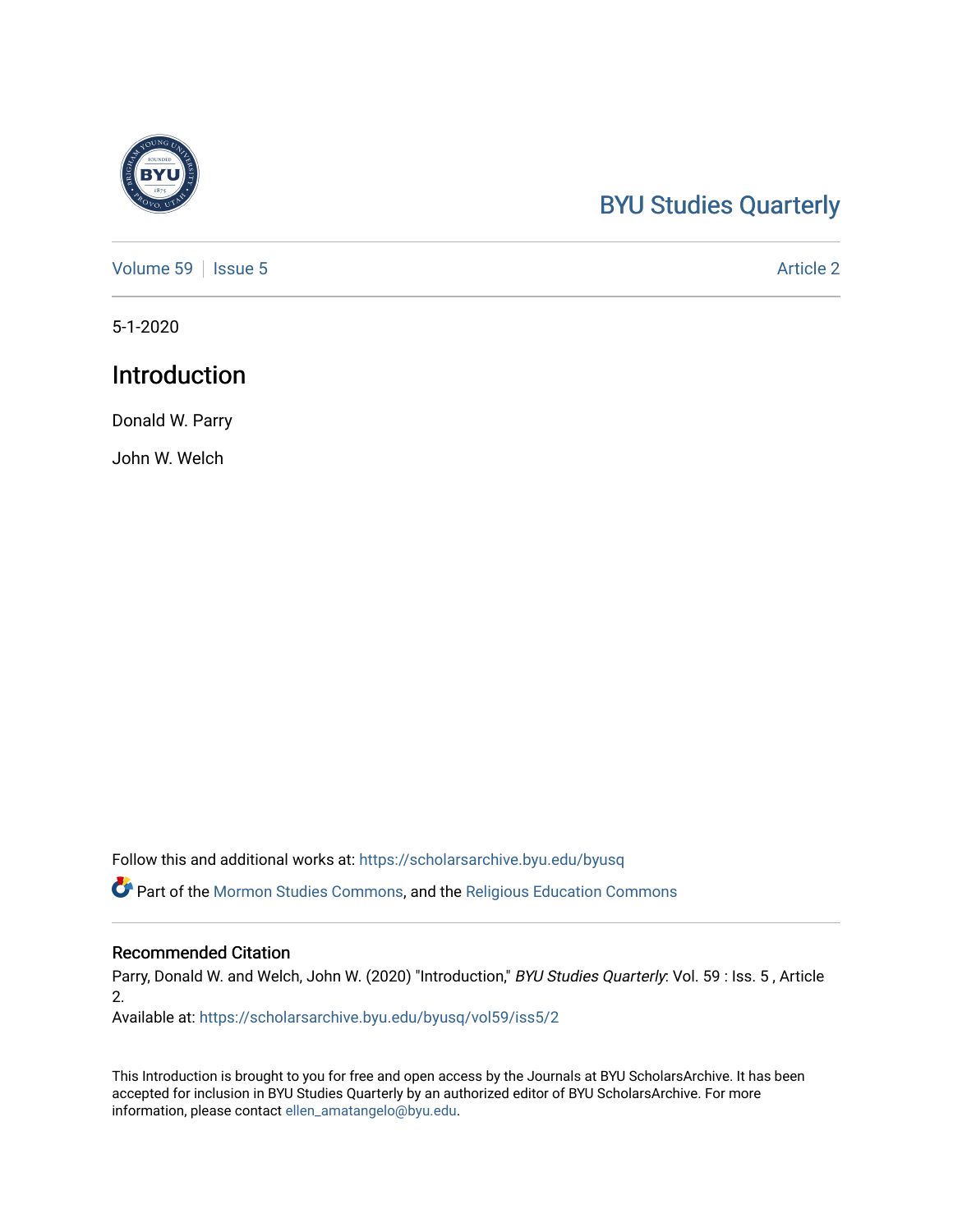# **Introduction**

*Donald W. Parry and John W. Welch*

This book comprises fourteen of the papers presented at "Chiasmus: An Open Conference on the State of the Art," held at Brigham Young University, Provo, Utah, on August 15–16, 2017. That date marked the fiftieth anniversary of events in Germany and Austria which soon grew into the publication of *Chiasmus in Antiquity: Structures, Analyses, Exegesis* (Hildesheim: Gerstenberg, 1981), edited by John W. Welch. Generated forty years ago, that widely-cited volume with a preface by David Noel Freedman featured contributions by authors including Yehuda T. Radday, Jonah Frankel, Bezael Porten, Wilford G. E. Watson, John W. Welch, and Robert F. Smith, about chiasmus in Ugaritic, Hebrew, Greek, Latin, and other literatures.

This present volume now reflects and assesses the current state of the art regarding the use of chiastic analysis in an equally wide-ranging body of languages and texts, including the Hebrew Bible, Babylonian epics, the New Testament, the Book of Mormon, and even Mayan inscriptions. Overall, the academic state of chiastic affairs is productive, insightful, innovative, wide-spread, expanding, and well established. The bibliography at the conclusion of this collection lists only the most useful and reputably recognized studies published since 1981, thus updating the bibliography found in *Chiasmus in Antiquity.* For the most comprehensive, consolidated chiasmus bibliography, together with indices, resources, and archived materials dealing with chiasmus, one can visit the nonprofit website, chiasmusresources.org. In addition, videos of all the presentations and panel discussions from this 2017 conference, including all

*BYU Studies Quarterly 59, supplement (2020)* 5

1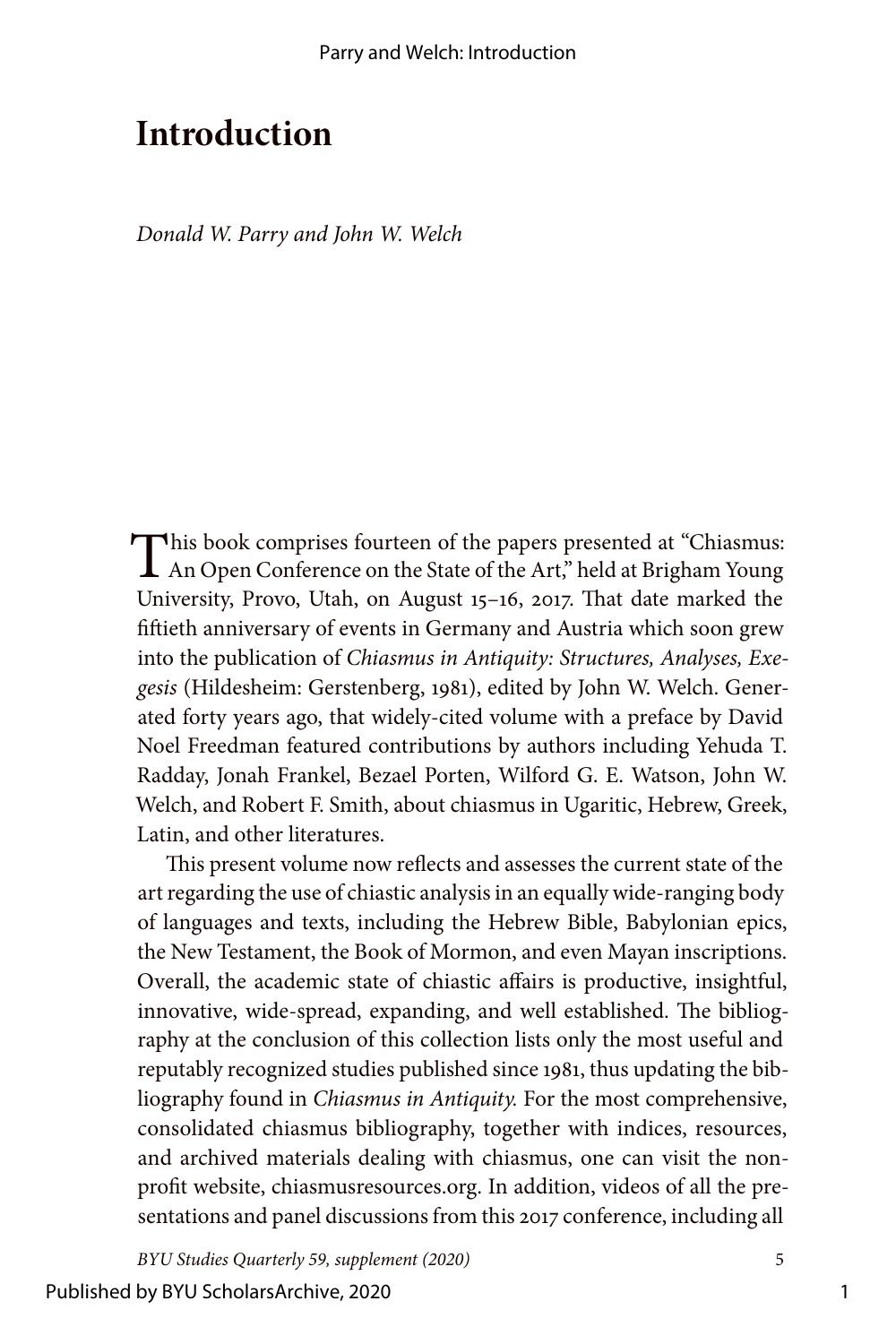but two of the papers contained in this volume, are conveniently posted on<https://chiasmusresources.org/chiasmus-open-conference-state-art>.

The papers from this conference feature detailed textual analyses, striving to identify inverted structures and seeking for meanings that can be derived from these features of these texts. The articles in the main part of this book, "Textual Analyses: Structures and Meanings," explore many uses of chiasmus in Genesis (with contributions by Gary A. Rendsburg and Steven R. Scott), Leviticus (Jonathan Burnside), Deuteronomy (Bernard M. Levinson), Isaiah (Donald W. Parry), and Jeremiah and Deuteronomy (David Rolph Seely); in the Book of Mormon (papers by John W. Welch and Noel B. Reynolds); in the Gospels of Matthew (H. Douglas Buckwalter) and John (Wayne Brouwer); and in Mayan texts (Kerry Hull).

The second part of this book, "Criteria: Findings and Reflections," adds three studies dealing with past and current criteria used in determining the presence of chiasmus (Neal Rappleye), in measuring intentionality (Boyd F. Edwards and W. Farrell Edwards), and in functionally analyzing ideas, words and phrases in macro-chiasms (Stephen Kent Ehat).

The following synopsis introduces this fascinating collection and also gives a current sense of the present state of academic uses of chiasmus, why it is used, how it is judged, when it is recognized, and what insights it yields.

#### **Textual Analyses: Structures and Meanings**

Gary A. Rendsburg, "Chiasmus in the Book of Genesis," examines three sweeping chiastic structures in the following Ancestral Narratives of the text of Genesis—Abraham (Gen 11:27–22:24), Jacob (Gen 25:19-35:22), and Joseph (Gen 37-50). For each of the three structures, Rendsburg points out the various elements that constitute the chiasmus—the focal point and the mirrored elements that exist on each side of that focal point. Mirrored elements include both narrative themes and specific lexical items. The three chiastic structures are identified and developed in Rendsburg's book *The Redaction of Genesis.* In this 2017 proceeding, Rendsburg presents new material, arguing that the major themes of the focal points of the three chiasms for the Ancestral Narratives are, respectively, the covenant (Abraham Cycle), the land of Caanan (Jacob Cycle), and the people of Israel (Joseph Cycle). The same three major themes, proffers Rendsburg, create the essential message of the Hebrew Bible.

Steven R. Scott, "Chiastic Structuring in the Genesis Flood Story: The Art of Using Chiasm as an Effective Compositional Tool for Combing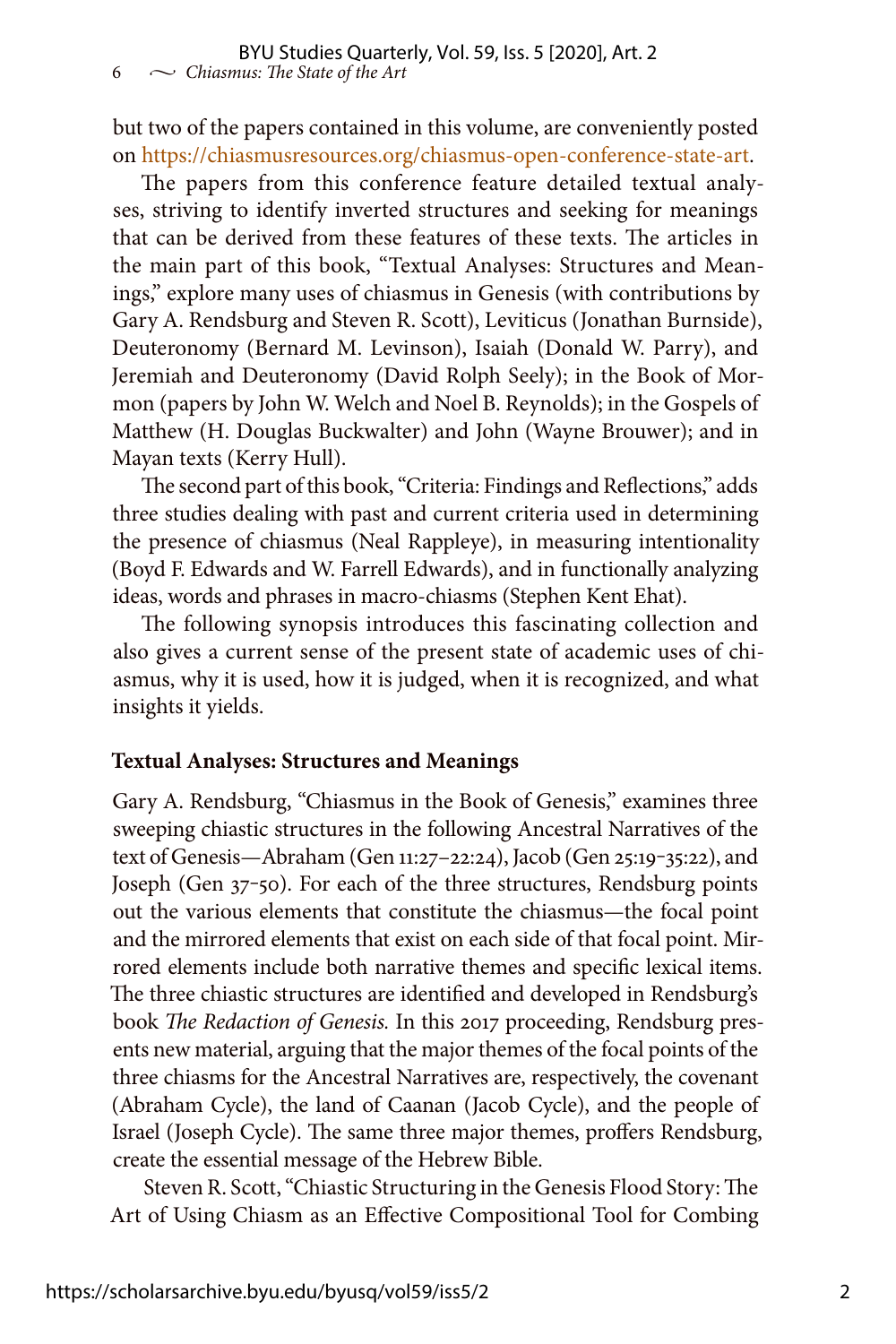Earlier Chiastic Narratives," argues contrary to David Wenham, who argued that the presence of a chiastic structure for the whole of the flood story points to the story being composed by a single author, that careful structural analysis of the text actually upholds the two-source theory. He finds evidence for two chiastic structures created independently by the Yahwist (J) and Priestly (P) authors, which were later combined by a Redactor (R). He concludes that chiasm as a compositional device was well known by the authors of the various elements of Genesis, and such knowledge aided the final editor(s) to combine effectively two authoritative traditions into a virtually seamless whole while remaining faithful to both.

Jonathan Burnside, "Exegesis or Eisegesis: Does Chiastic Analysis Help Us to Understand Leviticus 20?" argues that a chiastic structure not only governs Lev 20 but reveals several complexities in the text. "In fact, Lev. 20 is characterized by a high degree of internal structure, even by the standards of biblical law." The key to comprehending the chiastic structure of Lev 20 is to recognize the various penalties that are attached to proscribed acts, especially those of a sexual category. The penalties, introduced with various formulas, for example, "shall be put to death," "shall be cut off," plus others, are exacted by human agents (see vv. 2, 9–16, 27) or by God (see vv. 3–6, 17–21). The chiasm's center in Lev 20 consists of verses 10–16, which sets forth six complex "binary oppositions," such as adultery "outside family/inside family"; "heterosexual intercourse/homosexual intercourse"; and prohibited sex "man initiates/woman initiates." After explaining several purposes for the use of chiasmus in Lev 20, Burnside affirms that "all claims regarding the existence of chiasmus must overcome the charge that the argument is rather more a matter of eisegesis rather than exegesis."

Bernard M. Levinson, "At the Intersection of Scribal Training and Theological Profundity: Chiasm as an Editorial Technique in the Primeval History and Deuteronomy," argues that ancient Israelite scribes were gifted writers who "were well-trained in a wide range of technical devices associated with the composition, copying, transmission, editing, collation, revision, reworking, and interpretation of texts." Such individuals were not only scribes; they were also to some degree editors and authors who reworked texts using a number of literary techniques and strategies, including the figure of chiasm. To emphasize the scribes' abilities to transform ancient traditions and earlier texts, Levinson presents four case studies: "1: Narrative Complexity in the Primeval History (Genesis 1 and 6)"; "2: Integrating Law and Narrative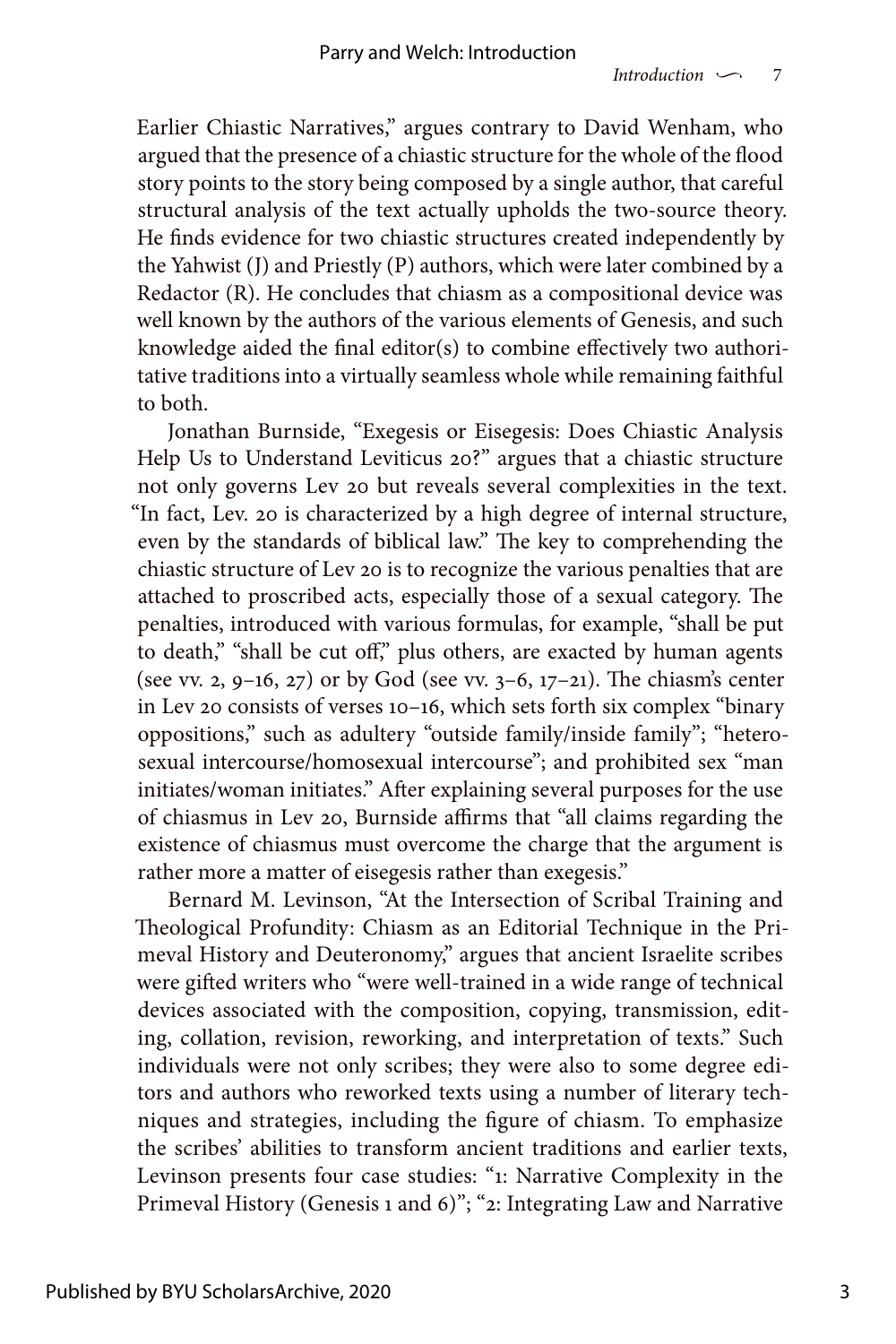(Deuteronomy 11:32 and 12:1)"; "3: Deuteronomy's Renewal and Transformation of Israelite Religion (Deut 12)"; and "4: Reimagining the Nature of Divine Justice (Deuteronomy 7:9–10)." Rather than examining chiasms merely in static or aesthetic terms, Levinson explores these literary figures to determine what they "can tell us about the compositional history of a text: how it came to be written or edited." He sums up, "The chiasm thus is more than simply a technical scribal device; in the skilled hands of the editors of ancient Israelite literature, the device was also an agent of the theological imagination, literary and religious creativity, and cultural change."

Donald W. Parry, "Chiasmus in the Text of Isaiah: MT Isaiah versus the Great Isaiah Scroll (1QIsa<sup>a</sup>)," examines textual variants in sixteen randomly selected chiastic structures in the book of Isaiah. His objective is to determine whether textual variants belonging to 1QIsa<sup>a</sup> or the Masoretic Text (MT) of Isaiah impact the structure or clarity of one or more of the particular chiastic elements in each example of chiasmus. He concludes that many of these variants are consequential, consisting of various content words, changes, pluses, and minuses; other variants are minor and pertain to conjunctions, articles, prepositions, the paragogic *nûn,* the directional *hê,* and the like. Furthermore, some of the variants are identifiable as scribal errors (e.g., haplography, harmonization, dittography, confusion of graphic sets, plus others), while one is a well-known euphemism, and several constitute indeterminate readings. In sum, it becomes evident that ten of the sixteen structures present textual variants that impact the clarity and significance of the chiasmus.

David Rolph Seely's paper, "Chiasmus in Deuteronomy and Jeremiah: 'With strong hand and with outstretched arm' (Deuteronomy 4:34); 'With outstretched hand and with strong arm' (Jeremiah 21:5)," examines instances of chiasmus and inclusio—both of which deal with the principle of repetition—in the texts of Deuteronomy and Jeremiah. Seely provides multiple examples of how these two literary techniques interplay in these scriptural texts. A famous example is in Deuteronomy, "with strong hand and with outstretched arm" (Deut 4:34), which is inverted, creating a chiasmus, in Jeremiah, "With outstretched hand and with strong arm" (Jer 21:5). Seely finds four distinctive categories of chiasmus in Deuteronomy and Jeremiah: "1. Chiasmus of the Speaker; 2. Chiasmus in the Position of Completing a Unit of Text; 3. Particles Create Semi-chiasmus in Middle Two Cola of 4-Cola Units; and 4. Occurrence of Rhetorical Questions in the Middle of a Chiasmus." After presenting examples of these four categories in the Bible, Seely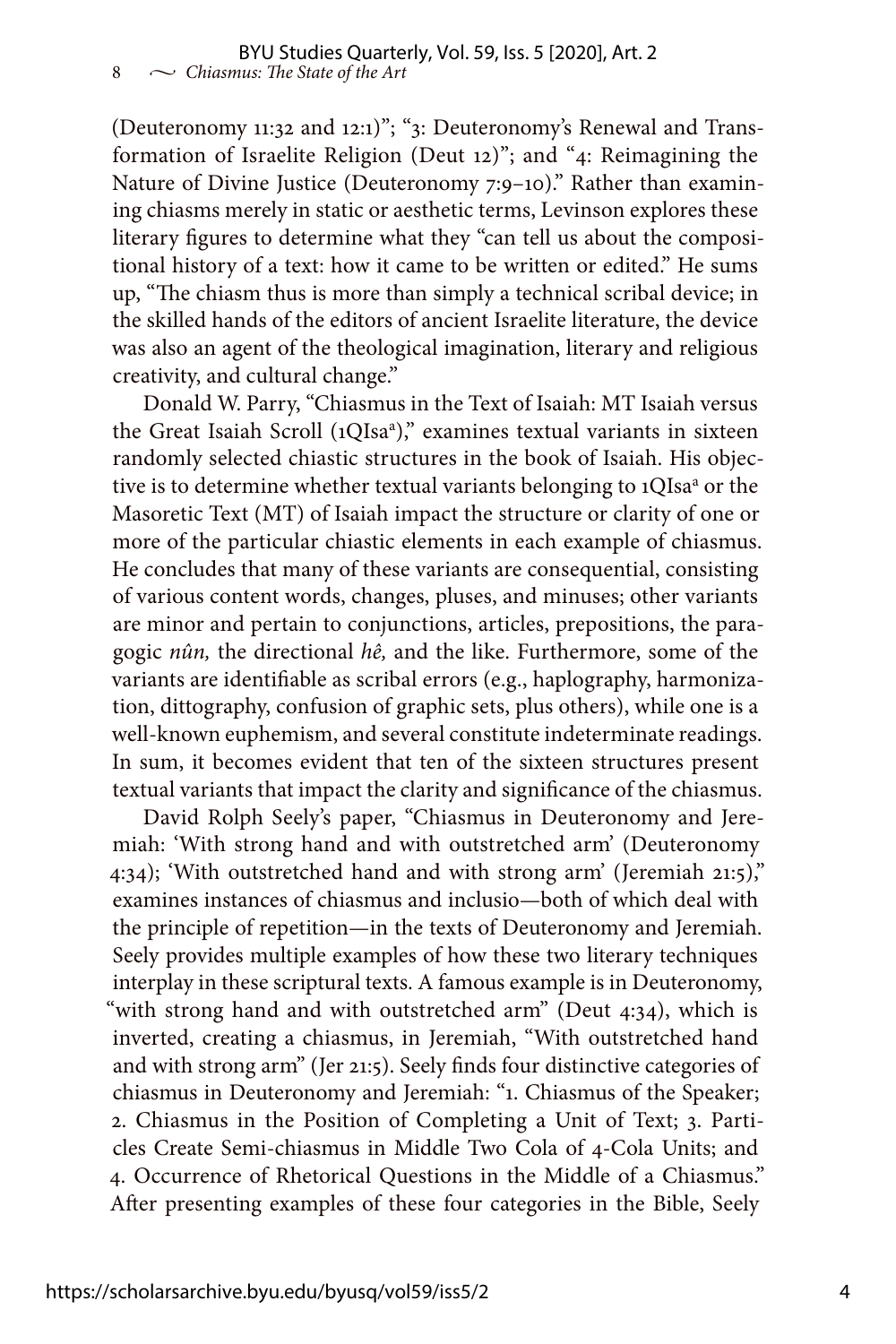demonstrates the presence of the same four types of chiasms in the Book of Mormon, a text that can be read productively in conjunction with the words of Jeremiah.

John W. Welch, "Narrating Homicide Chiastically: Why Scriptures about Killings Use Chiasmus," examines eight chiastic structures that pertain to homicides—three legal texts and five homicide narratives. The legal texts include "The Case of the Blasphemer (Leviticus 24:13– 23)" and "The Law of Homicide (Numbers 35)." The narratives include "Abimelech's Killing of Seventy of His Brothers (Judges 9:56–57)"; "The Case of Phinehas (Numbers 25)"; and "The Slaying of Laban (1 Nephi 4:4–27)." Welch concludes that these eight structures assist readers in recognizing the broader context of each homicide passage and "to discern the key central point on which the case turns." Welch's paper also contributes on a further level by cataloguing thirteen possible reasons why authors employed chiasmus when narrating a homicide. These purposes include, "propelling logic and persuasiveness," "creating order," "restoring equilibrium," "processing circumstances," "probing relevancy," and "reinforcing memory."

Noel B. Reynolds, "Chiastic Structuring of Large Texts: Second Nephi as a Case Study," reviews the work of scholars regarding rhetorical criticism in biblical studies, especially with regard to rhetorical structures that give prominence to parallelism and repetition. Many structures consist of large chiasms that contain subordinate units (smaller, inner chiasms or extended parallelisms of some form), and these subordinate units, in turn, "may contain their own subordinate units." According to some scholars, these formations may be composed of eight levels, especially when one considers corresponding philological or grammatical elements. After reviewing biblical rhetorical criticism, Reynolds examines, as a case study, the book of 2 Nephi in the Book of Mormon. He demonstrates that this book features one macro-chiasm with thirteen subunits labeled, A-B-C-D-E-F-G-F*′*-E*′*-D*′*-C*′*-B*′*-A*′*. Each of the subunits, in turn, consists of smaller subordinate units, some of them demarcated with repetitive units, such as inclusio. Reynolds then focuses on the pivotal G element, constituting 2 Nephi 11:2–8, which is Nephi's witness of Jesus Christ.

H. Douglas Buckwalter, "Jesus and the Roman Centurion (Matthew 8:5–13): A Window to Chiasmus and Apostolic Pedagogy," examines Matthew's account of Jesus Christ's interaction with the Roman centurion (Matt 8:5–13). Buckwalter finds that this account consists of a six-part chiasmus—an A-B-C-C*′*-B*′*-A*′* structure—with the centurion's "great faith" serving as the focal point. This six-part chiasmus, Buckwalter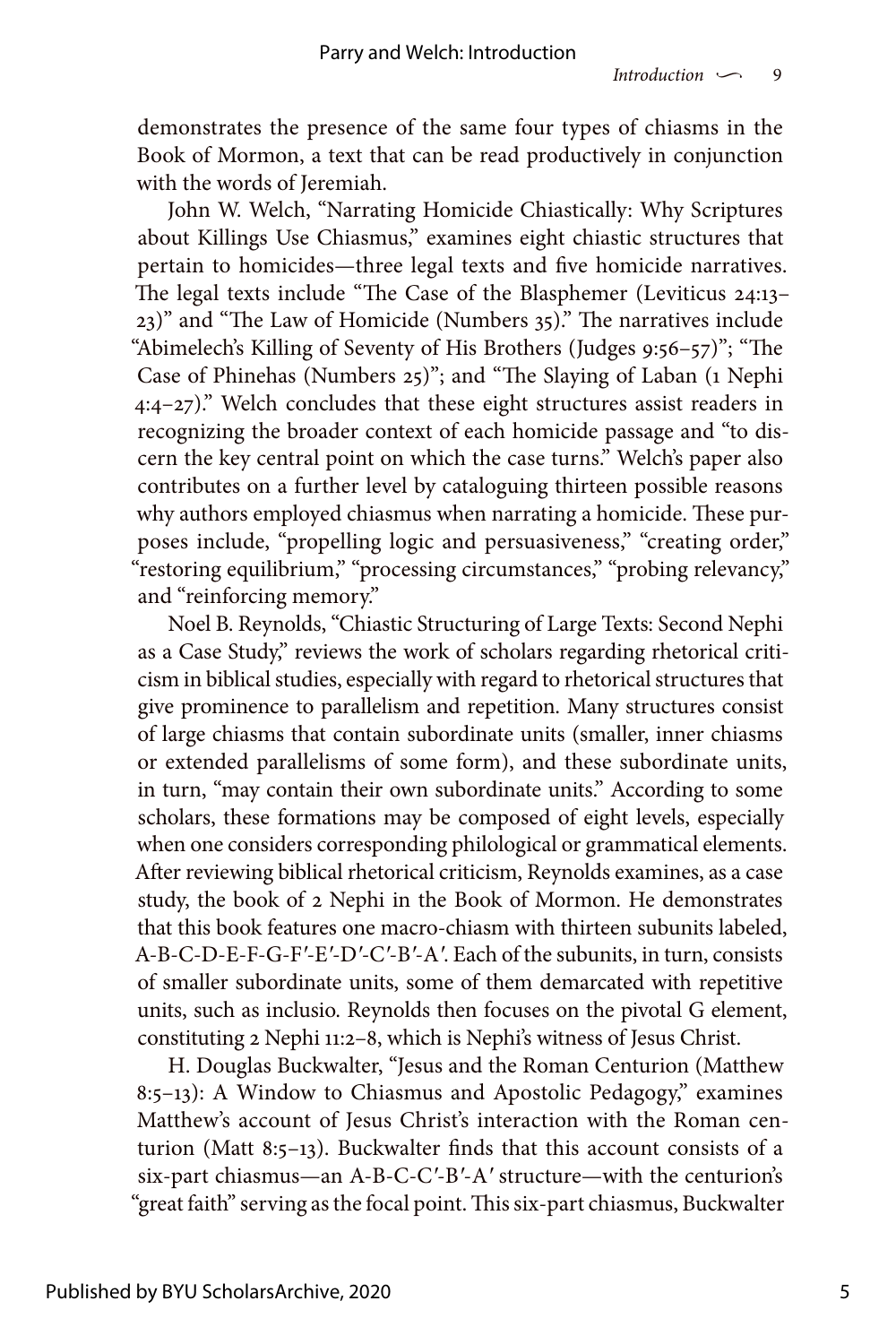observes, is placed in the greater context of Matt 8:1–11:1, which consists of nine miracle episodes set in clearly demarcated structures, with the narrative of the centurion and his servant being the second of the nine miracles. Buckwalter concludes that his study contributes "in five ways to understanding apostolic pedagogy in relation to structured text," namely (1) the apostle's teachings were designed to be understood by lay persons; (2) the text's structure was created to facilitate memorization by individuals who lacked their own personal scriptures; (3) the text's structure was designed to provide practical lessons to its readers; (4) memorization of the apostles' writings allowed Christians to possess God's word in various parts of the known world where written texts were rare or even nonexistent; and (5) memorization of the text would have encouraged Christians to take God's word "to heart" and to apply it to one's life.

Wayne Brouwer, "The Chiastic Structure of the Farewell Discourse in the Fourth Gospel," examines the parallel and repetitive elements of John 13–17, which form a macro-chiasm. The chiasm's pivotal point is Jesus's Discourse of the Vine and the Branches, with the repeated expression *abide in me.* Recognition of this pivotal point provides a better comprehension of the remaining parts of the macro-chiasm. For example, the mirrored elements "foot washing scene" (13:1–35) and Jesus's Intercessory Prayer (17:1–26), are both to be "understood as parallel explications of the central theme: 'Abide in me!'" Brouwer's presentation comprises a new understanding of the Farewell Discourse which strives to solve several certain scholarly challenges.

Gabriella Gelardini, "From 'Linguistic Turn' and Hebrews Scholarship to *Anadiplosis Iterata*: The Enigma of a Structure," uses scholarship about the Epistle to the Hebrews as a case study amid the broader history of linguistics and hermeneutics. Building on three key insights developed by Hebrews scholars—concentric structures, homiletic forms, and covenant theology—this paper shows that argumentation in Hebrews operates at a concentric macro-structural level, while its thoughts unfold as concentric circles or symmetries at the micro-structural level. This result helps readers to appreciate the bi-level elegance of the Epistle to the Hebrews, to draw meaningful connections between and comparisons with sister paragraphs, and to understand this important New Testament text as a coherent whole. Methodologically sound, this study shows how Hebrews scholars today can enlist chiasmus as an effective tool of literary-rhetorical analysis.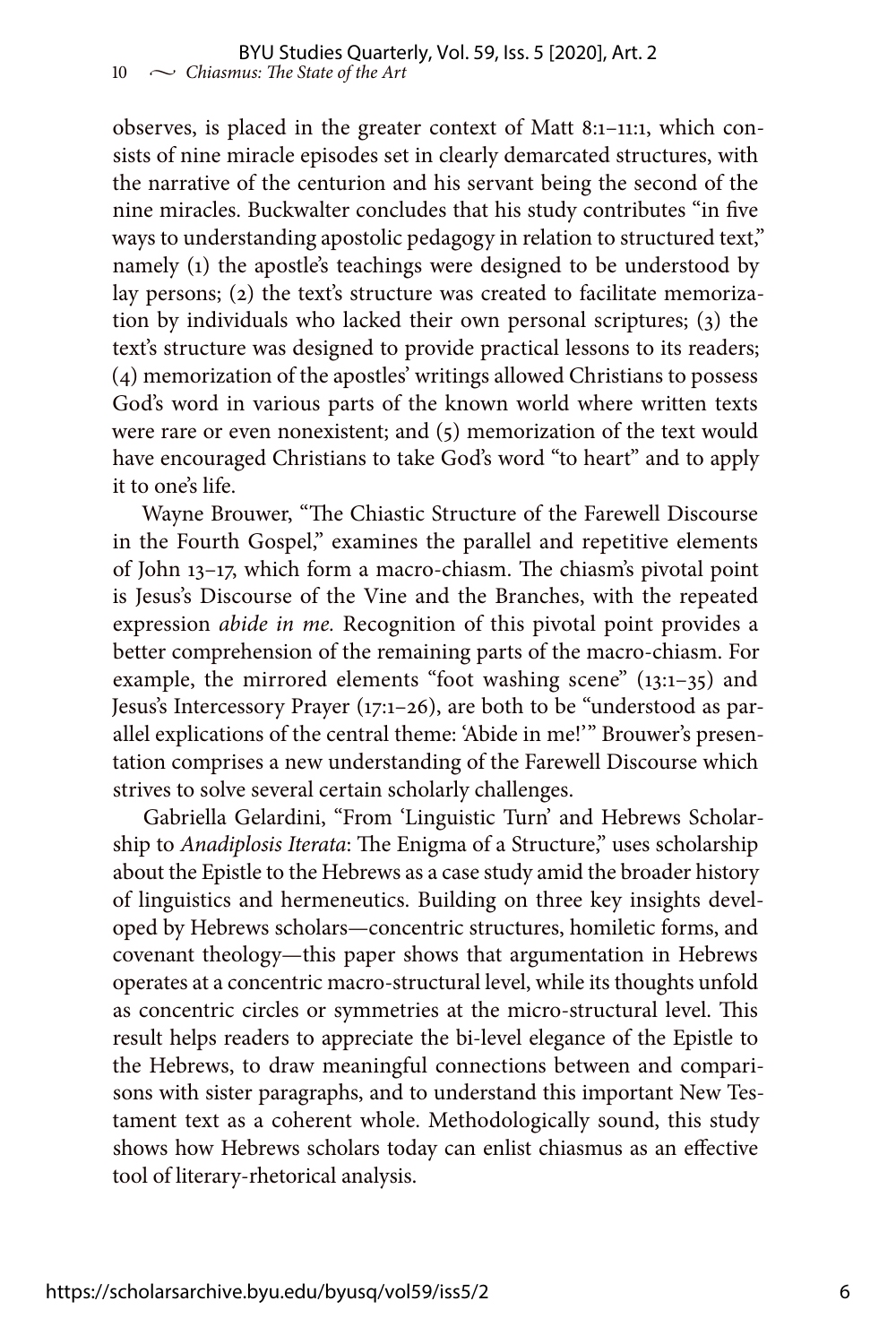Kerry Hull, "Mirrored Poeticity: Chiastic Structuring in Mayan Languages," demonstrates that Mayan hieroglyphic texts feature various poetic devices, including parallelisms and coupleted forms. According to Hull, "parallelism forms the rhetorical backbone for Mesoamerican indigenous poetry." Ancient, indigenous Maya authors and scribes also employed chiasmus, a form that features parallel lines. Hull establishes that "ancient Maya scribes incorporated chiasmus into hieroglyphic texts and particular moments of emphasis as a means of highlighting key narrative events." In fact, these scribes engaged in "rhetorical stacking," meaning they employed multiple rhetorical components into larger poetic units, including large, developed chiastic structures. Poetic devices and rhetorical forms that are attested in the Late Classic period, circa 250 to 900 CE, continued to thrive during the colonial period, and these forms persisted into Modern Mayan writings and languages.

Other papers and the panel discussions presented at the August 2017 gathering can be viewed on [https://chiasmusresources.org/chiasmus](https://chiasmusresources.org/chiasmus-open-conference-state-art) [-open-conference-state-art](https://chiasmusresources.org/chiasmus-open-conference-state-art). For example, the every elaborate and erudite presentation given by George Mlakuzhyil, S.J., "Chiasmus in the Gospel of John," examined various literary and rhetorical elements in John's Gospel, including numerous chiastic structures, as he revisited and updated his monumental volume, *The Christocentric Literature Structure of the Fourth Gospel,* Analecta Biblica 117 (Rome: Pontifical Biblical Institute, 1987). Allowing room for multiple criteria, Mlakuzhyil's intricately interwoven graphical presentation samples many chiastic/ concentric structures of all sizes within the overall Christocentric literary drama of the Gospel according to John. For example, the larger units include John 2–4, John 5–10, and John 18–20, while other units such as John 13–17 consists of a "concentric structure," and the introduction (John 1:1–2, 12) and conclusion (John 20:30–31) are chiastically organized into an A-B-C-C*′*-B*′*-A*′* pattern.

#### **Criteria: Findings and Reflections**

In part 2 of this volume, three final contributions deal with issues regarding the criteria to be used in identifying and evaluating proposed chiastic structures. Neal Rappleye's "Chiasmus Criteria in Review" should become a standard resource for comparing and coalescing the main scholarly attempts to create standards or criteria for determining the chiastic qualities and "merits"—what may be called the "chiasticity"—of any proposed chiasm. He conveniently charts and meticulously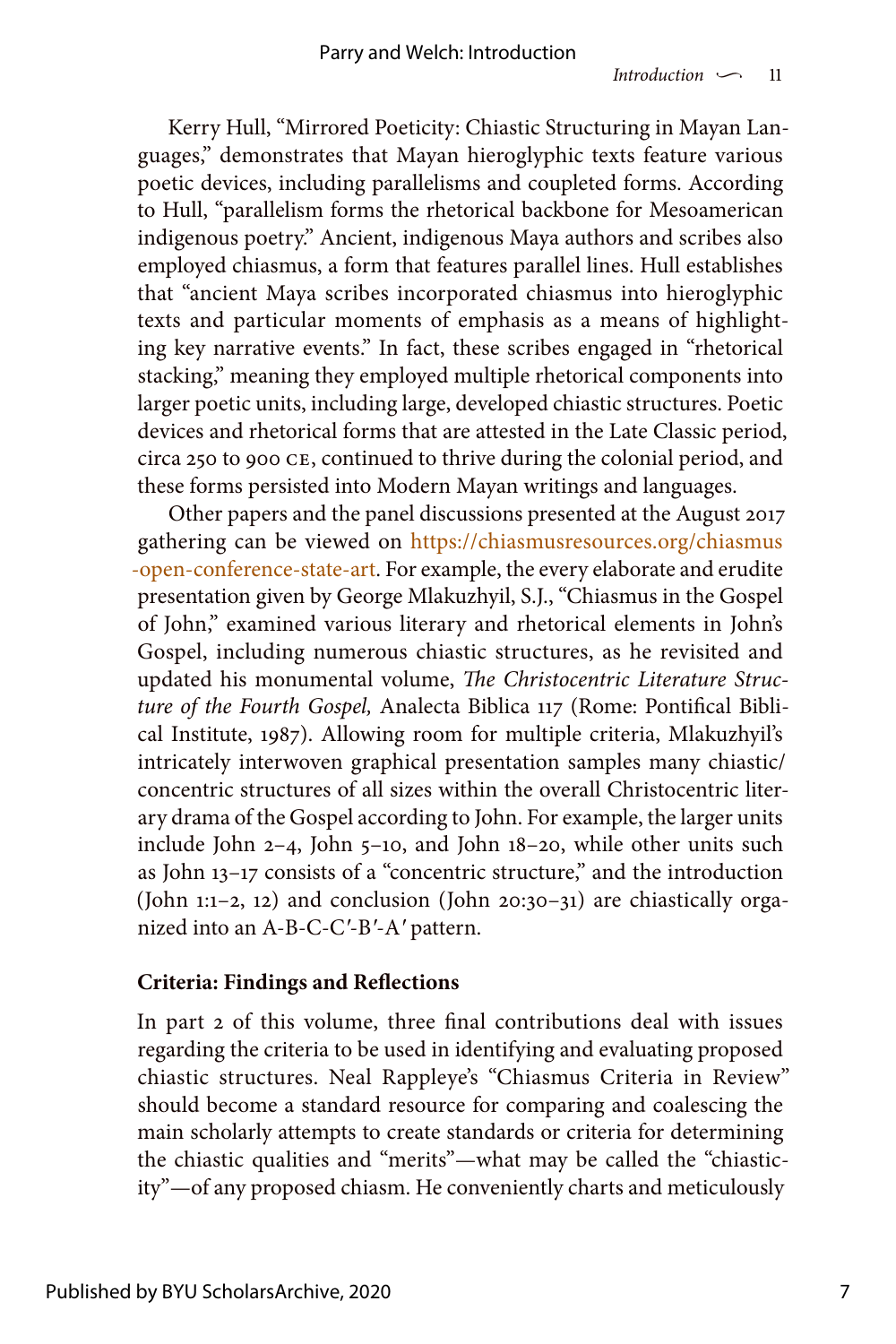examines mainly the writings of ten scholars—Nils Lund (1942), David Clark (1975), Craig Blomberg (1989), Ian Thomson (1995), John Breck (1994), John Welch (1995), Mark Boda (1996), David Wright (2004), David Dorsey (1999), James Patrick (2016)—who have presented sets of criteria. Lund, for example submitted seven "laws governing chiastic structures," Clark introduced five "criteria types," and Welch presented a list of fifteen criteria, which include *objectivity, purpose, boundaries, density, mavericks,* plus others. While no precise consensus exists regarding the conceptual formulation of such criteria, six most commonly agreed factors have emerged. Rappleye identifies them as: "1. Chiasms should conform to natural literary boundaries. 2. A climax or turning point should be found at the center. 3. Chiasms should display a relatively well-balanced symmetry. 4. The structure should be based on major keywords, phrases, or themes. 5. Chiasms should manifest little, if any, extraneous repetition or divergent materials. 6. The chiastic order should typically not compete with other strong literary forms."

Boyd F. Edwards and W. Farrell Edwards, in their "Truth or Cherry Picking: A Statistical Approach to Chiastic Intentionality," use a statistically-based methodology for determining chiasmus created by authorial intent as opposed to the existence of "inadvertent" chiasms. As a case in point, they examine a "chiastic" structure from a physics abstract that has an A-B-C-D-E-E*′*-D*′*-C*′*-B*′*-A*′* pattern, which mirrors the elements *flow, chemical reaction fronts, propagation, solutions,* and *gaps.* But on closer look, other repeated content words also exist in the abstract that were ignored, such as two additional occurrences of *flow,* the double attestation of *direction,* and the existence of *advects* and *advection,* which disarrange the mirrored lines. There was no authorial intent to create this particular chiasm and "cherry picking" content words thus creates falsifiable chiasms. Edwards and Edwards summarize that "ignoring elements that do not fit the form gives misleading chiastic patterns and meaningless statistical results, and can lead to false conclusions regarding intentionality. Including these elements gives truthful chiastic patterns, valid statistical results, and reliable conclusions regarding intentionality."

Stephen Kent Ehat, "The Roles of Words, Phrases, and Ideas in Macro-Chiasms," examines the capacity and function of words and ideas in scriptural chiastic structures. As test cases, he examines several large chiasms—in Psalm 23; the entire book of Genesis; Leviticus 24:13–23; Ezekiel 20:3–31; Luke's Travel Narrative (Luke 9:51–19:27) in the New Testament; and Alma 36 in the Book of Mormon. His objective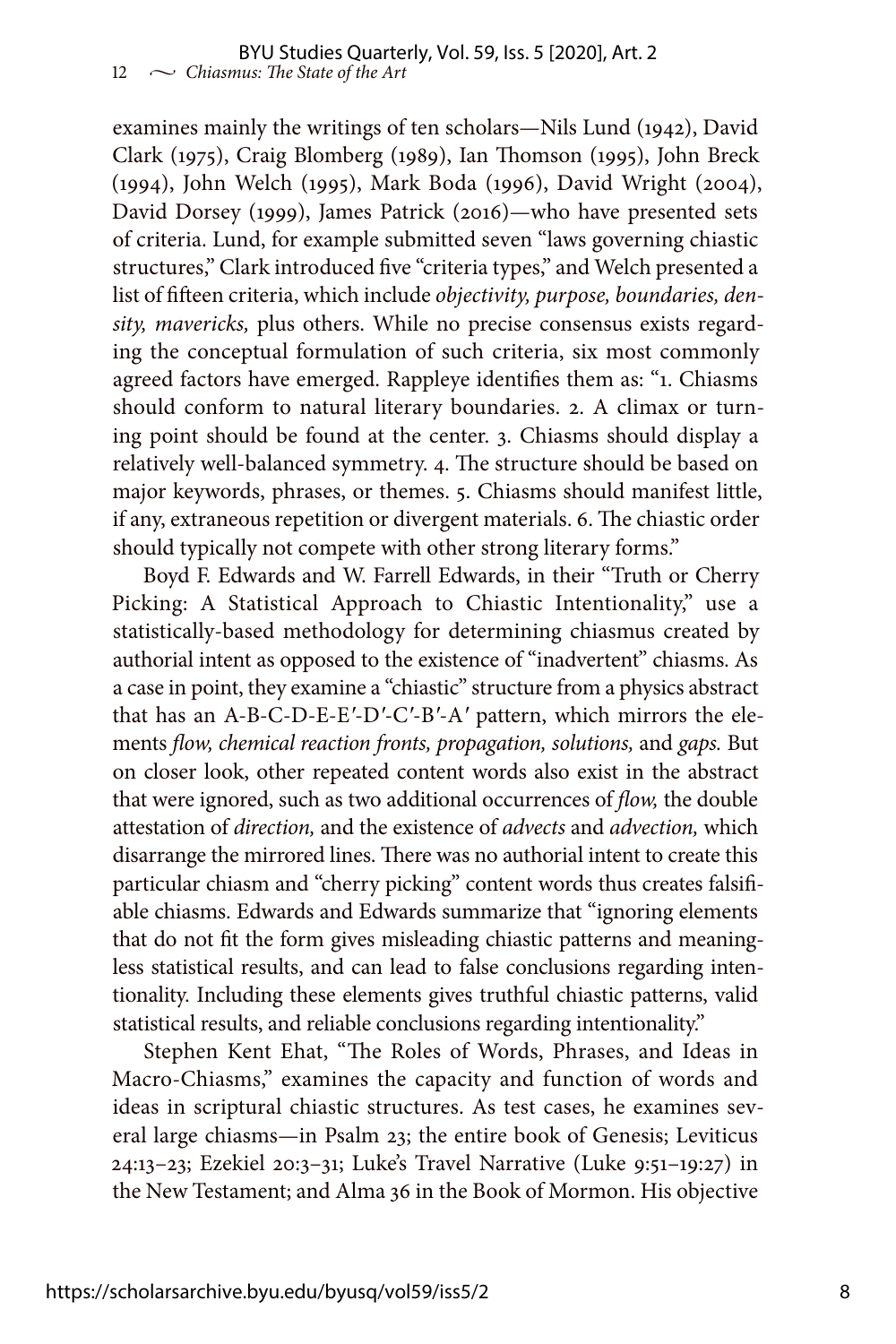is to shed "light on the interrelated roles that words, phrases, and ideas play in chiastic analysis."

Concluding this volume is a bibliography listing the main works cited in this volume along with other numerous significant books and articles dealing with chiasmus that have appeared since the publication of *Chiasmus in Antiquity* in 1981. This bibliography distills the much longer bibliographic catalogue found on the web at [https://chiasmus](https://chiasmusresources.org/chiasmus-bibliography) [resources.org/chiasmus-bibliography.](https://chiasmusresources.org/chiasmus-bibliography) Dedicated efforts in working on these bibliographies by many assistants, including Neal Rappleye, Tyson Yapias, Jared Riddick, and Daniel McKinlay, are very gratefully acknowledged. This book then concludes with a list of contributors to this volume, as well as an index of primary texts cited and analyzed, and an index of authors and subjects discussed herein.

## **Where Might the Art of Chiastic Studies Go from Here?**

What might come next? From the early nineteenth century through much of the twentieth century, chiastic studies focused primarily on identifying, outlining, and classifying chiasms in ancient literature. Indeed, the main focus of *Chiasmus in Antiquity* was "defining and demonstrating the presence of chiasmus in selected ancient literatures" (15). In recent decades, chiasmus scholarship has firmly established the use of this literary phenomena and methodologies have now moved much farther beyond only identifying chiastic structures toward probing why a writers, scribes, or redactors would have chosen to use this particular literary form rather than other narrative forms. One wonders more intently, how does chiastic construction add meaning, understanding, and context to narratives, laws, rituals, or sacred expressions? What can be learned from a text as a result of its chiastic structures that would be missed if this feature were overlooked? Why and how is the presence of chiasmus in a text significant?

In recent years, scholars and investigators have developed multiple academic tools and digital resources that no doubt will impact future chiastic studies significantly. Such resources, now becoming quite readily available for most bodies of literature, include fully integrated and computerized collection of texts. These reference libraries for the Hebrew Bible, for example, are tagged to reveal morphological, lexical, or grammatical elements, and with tagged texts, users can search very specific content, including inflected or lexical forms, lemmas, verbal aspects, and grammatical parts of speech. Some tagged texts allow users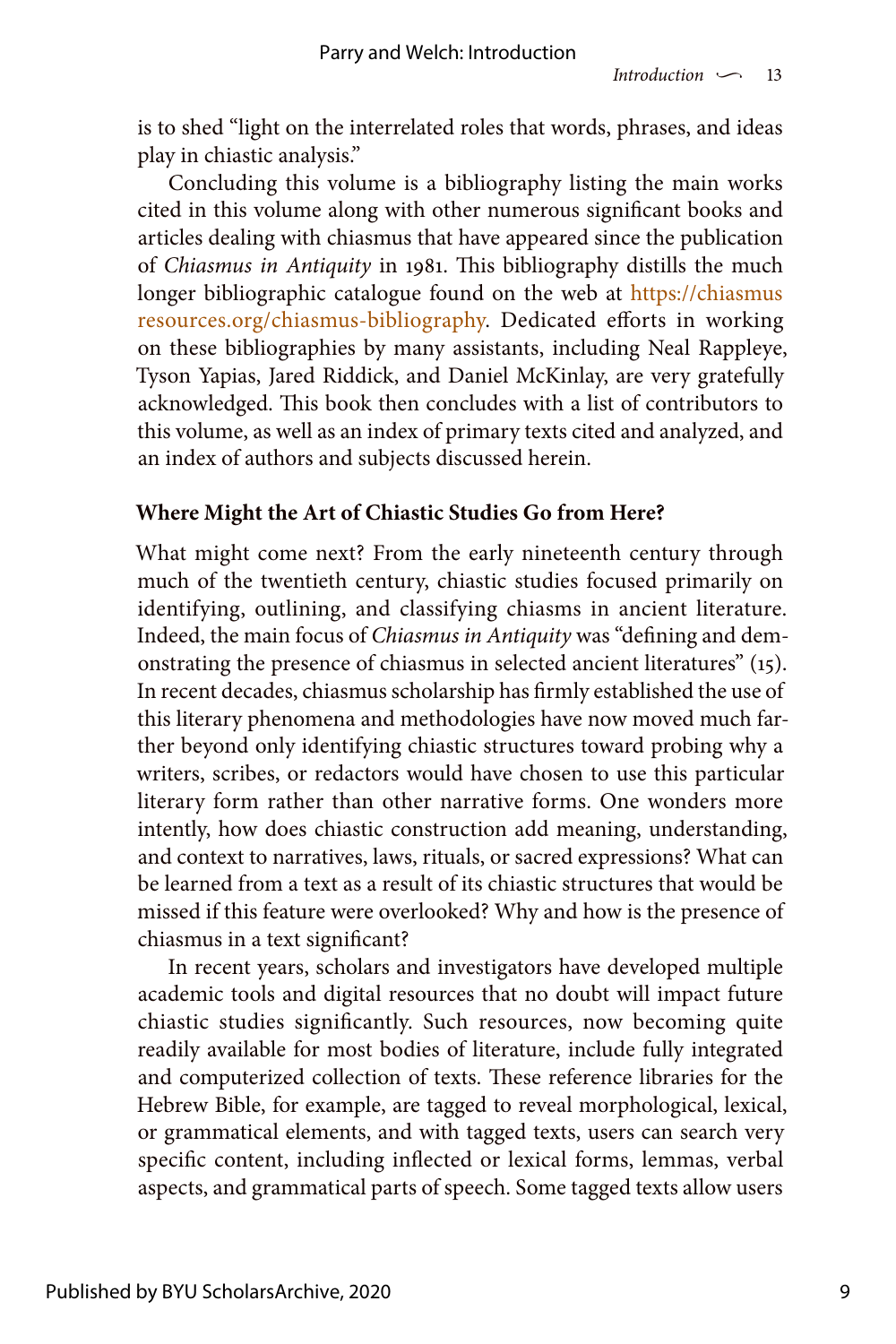to identify linguistic components, such as vocatives, suffixal endings, exclamations, paragogic forms, subjects and predicates, and so forth. Researchers can define and limit searches by the range of texts (e.g., search literary units, pericopes, parallel or synoptic texts), and search options allow users to design sophisticated word or phrase searches for all or selected forms of any words, including wildcard searches. Computerized digital resources also permit users to create charts based on word attestations or groupings, to aid in determining syntactical relationships and in conducting collocation studies. For example, users can now parse or diagram particular texts in order to determine word or phrase groupings and their functions within respective pericopes. Such breadth and detail is only one way in which future investigations will certainly require and afford greater specificity and sophistication.

Massive electronic databases now also enable researchers to access texts in ways not possible through other means. Linguistic comparisons across large bodies of diverse literatures allow scholars who are conducting chiastic studies to ascertain individual word frequencies and to identify rare vocabulary combinations that may bear on conclusions regarding relationality and intentionality in arrangements pertinent to their literary studies. Preliminary efforts have also been made to use matrix theory to chart word placements in order to display graphically repetitive patterns that may aid in the detection or confirmation of proposed chiastic structures.

Bibliographies are now readily available which can be linked to books and articles accessible online. As in every academic pursuit, these resources will greatly facilitate comparative studies, visual inspection of previous graphic portrayals, and awareness of novel approaches that one had not even thought of entertaining. For example, many creative and imaginative applications of the idea of concentric literary patterns or inverted word orders spring to mind. As this book's bibliography shows, chiasmus has been pressed into service in comparing competing methods of historical and modern literary criticism (Baden), appreciating the art and meaning of narrative and prose (Bar-Erfrat, Boers, Breck), identifying poetically parallel word pairs (Barney), detecting inverted quotations (Beentjes), explaining theological reversals (Beker, Bilbro), sensing rhetorical dynamics, strategy, and cohesion (Berlin, Bliese, Ceresko), distinguishing sources from redactions (Branick), recognizing numerological arrays (Christian), explicating spiritual themes and conflicts (Clarke), as well as guiding translators (Zogbo), inspiring